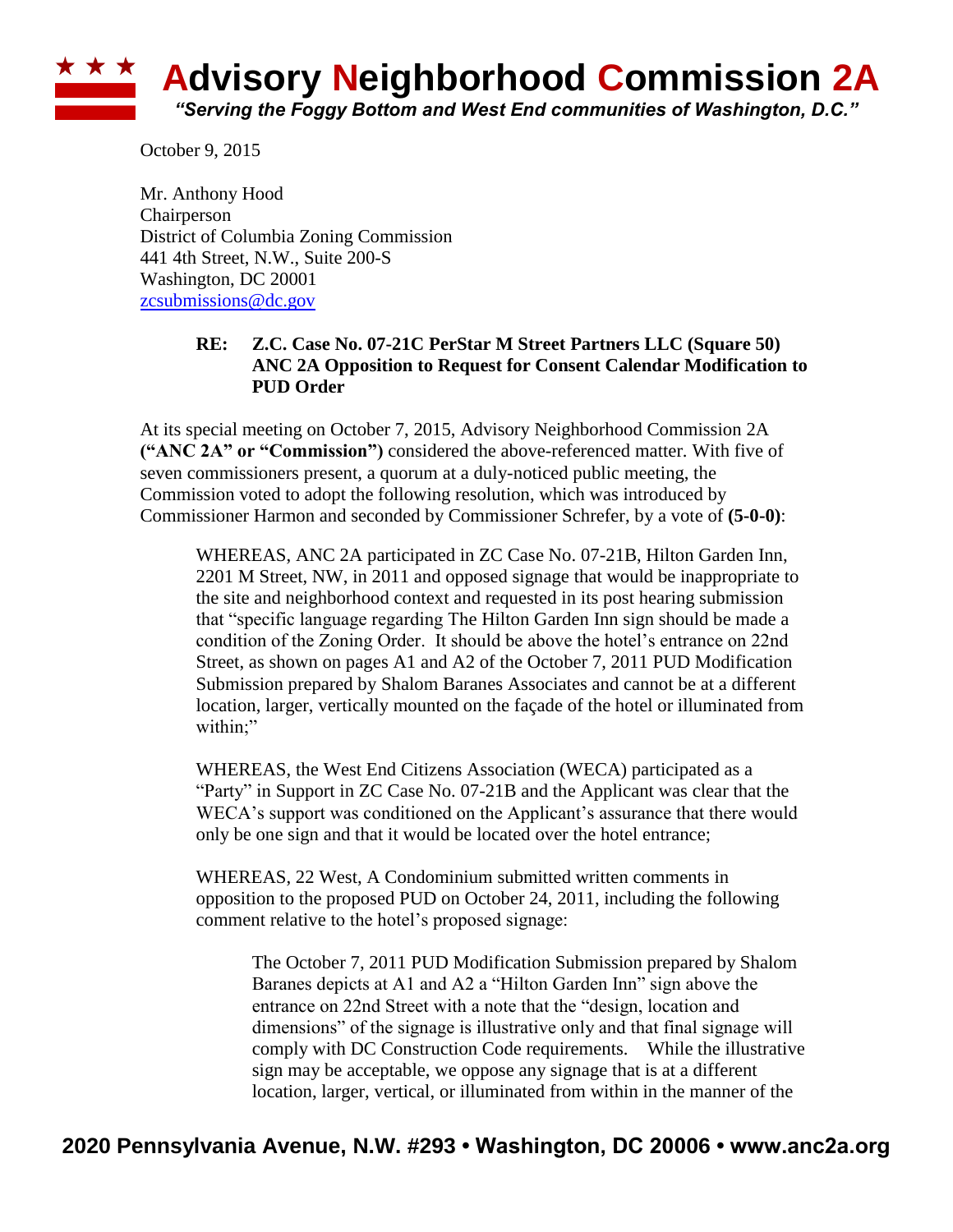## ★ ★ ★ **Advisory Neighborhood Commission 2A** *"Serving the Foggy Bottom and West End communities of Washington, D.C."*

signs for the Marriott or Embassy Suites on 22nd Street and not made a condition of approval of any PUD;

WHEREAS, on February 3, 2012, the Zoning Commission issued Order No. 07- 21B with clear direction in its Decision for one hotel identification sign only and it was to be over the hotel entrance;

WHEREAS, on April 24, 2014, ANC 2A and 22 West, A Condominium submitted an appeal to the Board of Zoning Adjustment of the February 10, 2014 determination by the Zoning Administrator that the Hilton Garden Inn sign installed at the top of the hotel's façade is permitted by the Zoning Order approving the PUD;

WHEREAS, the Board of Zoning Adjustment (BZA) voted 4-0 on October 28, 2014 to grant the appeal and concurred with ANC 2A and 22 West that the plain, unambiguous language of the Hilton Garden Inn PUD Zoning Order permitted only one sign at street level on 22nd Street NW, but the BZA has not yet issued a written decision;

THEREFORE BE IT RESOLVED, that ANC 2A opposes the October 5, 2015 request of Holland and Knight on behalf of its client PerStar M Street Partners LLC for a so-called "minor" modification to ZC Order 07-21B to be placed on the Consent Calendar at the Commission's next public meeting;

BE IT FURTHER RESOLVED, that ANC 2A does not find that this is a "minor" modification to the Zoning PUD Order in Section 3030 of the Zoning Regulations because it violates both Paragraph A of the Zoning Commission's Decision and Paragraph 43(b) of Contested Issues, which stated as follows:

(The) Zoning Commission agrees with ANC 2A that the actual signage will not differ from that depicted by the Applicant. Therefore, the Commission is adding a condition that the hotel sign must be above the hotel's entrance on 22nd Street as shown on pages A1 and A2 of the Applicant's final set of plans (submitted as Exhibit 24) and that the sign cannot be at a different location or be vertically mounted on the façade of the hotel or illuminated from within;

BE IT FURTHER RESOLVED, that ANC 2A requests that, if the Zoning Commission agrees to consider the proposed modification, ANC 2A opposes the modification and requests that the Zoning Commission place the item on the regular calendar to permit public testimony at a hearing on the proposed modification to ZC Order No. 07-21B.

Commissioners Patrick Kennedy [\(Patrick.Kennedy@anc.dc.gov\)](mailto:Patrick.Kennedy@anc.dc.gov), Florence Harmon [\(2A06@anc.dc.gov\)](mailto:2A06@anc.dc.gov), and Rebecca Coder [\(2A02@anc.dc.gov\)](mailto:2A02@anc.dc.gov) are the Commission's

## **2020 Pennsylvania Avenue, N.W. #293 • Washington, DC 20006 • www.anc2a.org**